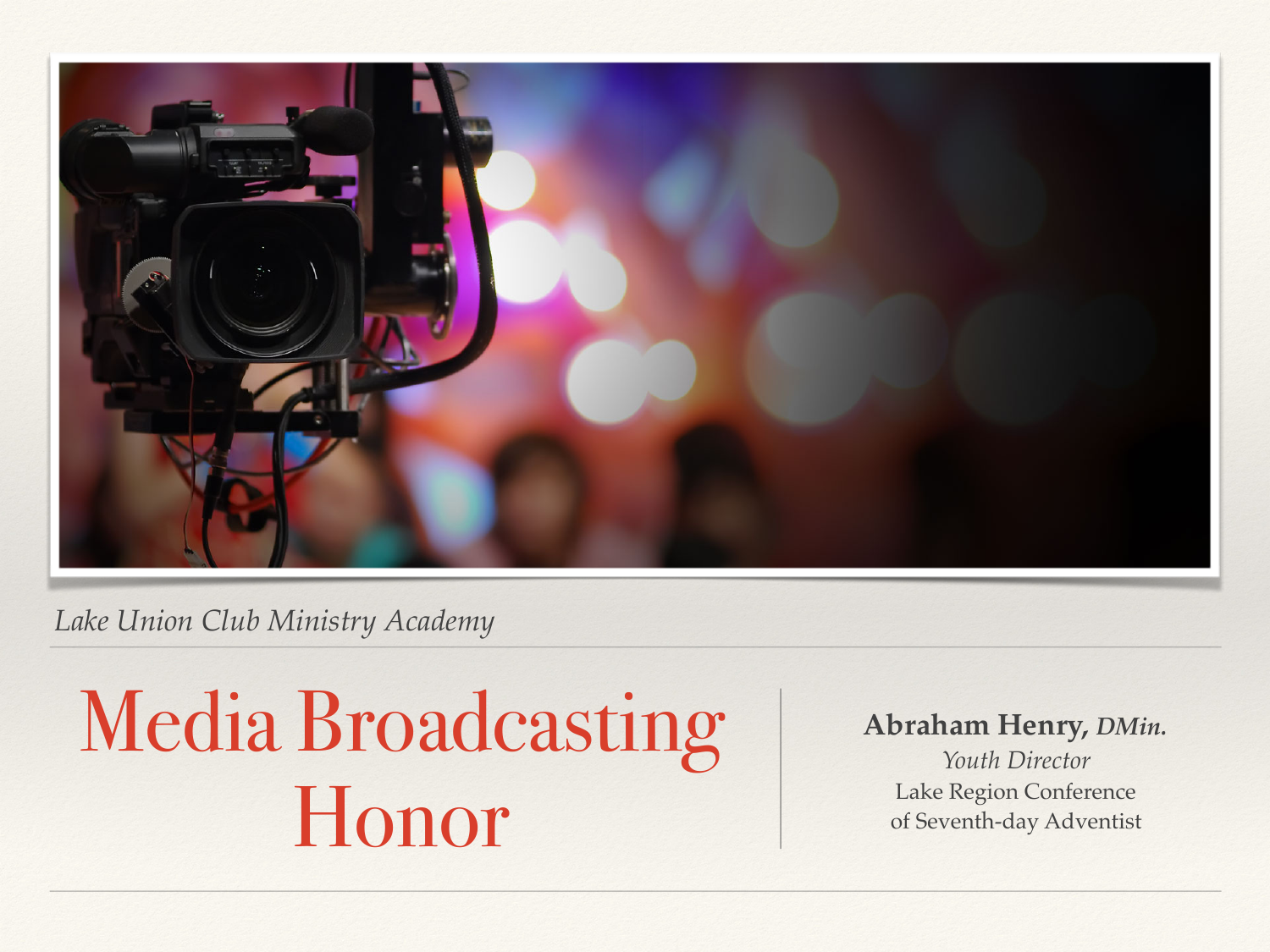## Definition: Media Broadcasting

 The term *'broadcast media'* covers a wide range of different communication methods that include television, radio, podcasts, blogs, advertising, websites, online streaming and digital journalism.

 Broadcast media provides valuable information that can inform and educate and includes public service announcements, daily news, weather forecasts, interviews, and documentaries.

 Broadcast media is also recreational and includes reality television, situation and sketch comedies, movies, sports and advertising.

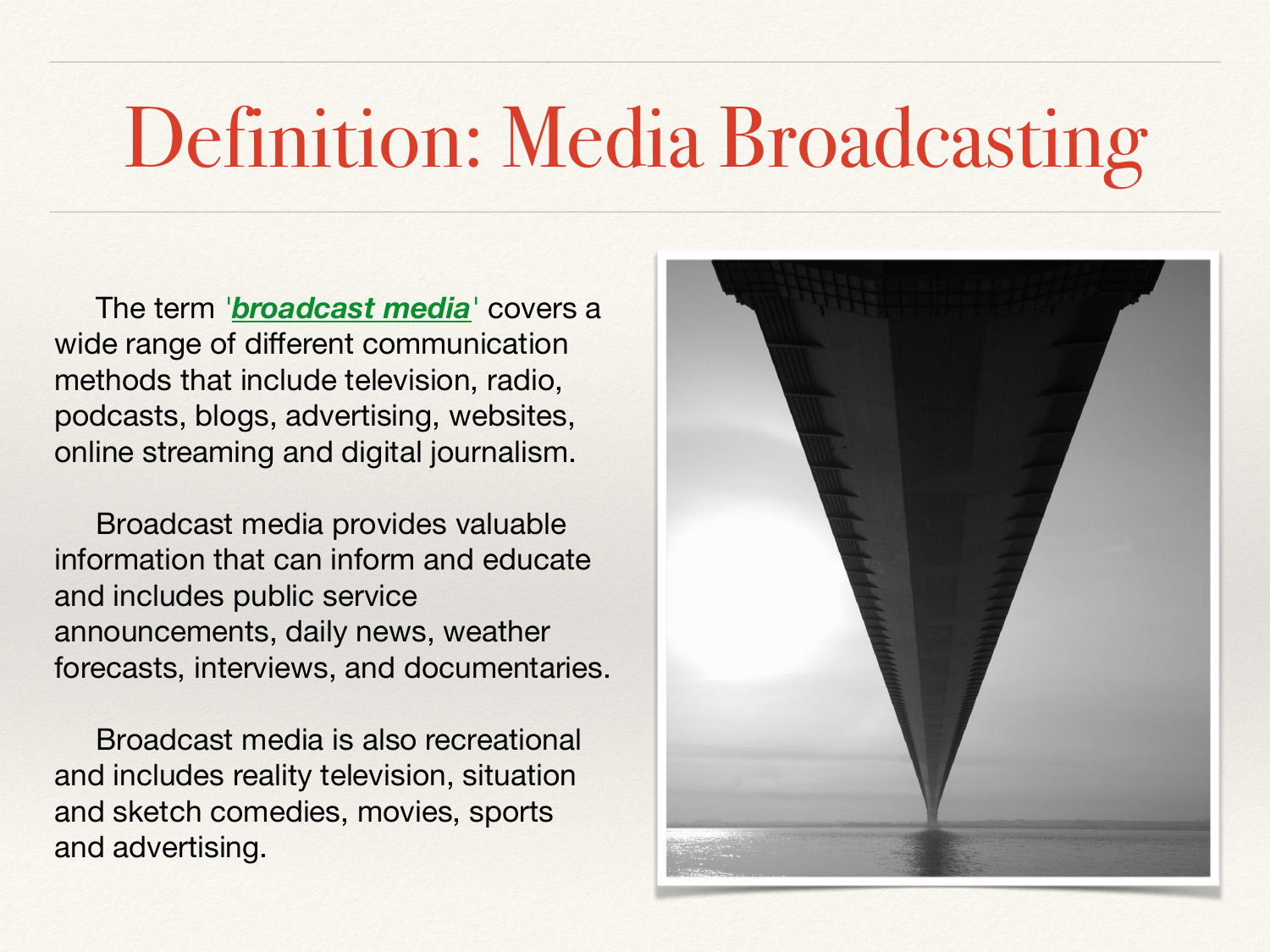# Types of Media Broadcasting

- television
- radio
- podcasts
- blogs
- advertising
- websites,
- online streaming
- digital journalism
- public service announcements daily news
- weather forecasts
- **interviews**
- **documentaries**
- reality television
- situation and sketch comedies
- movies
- sports
- advertising
- & More

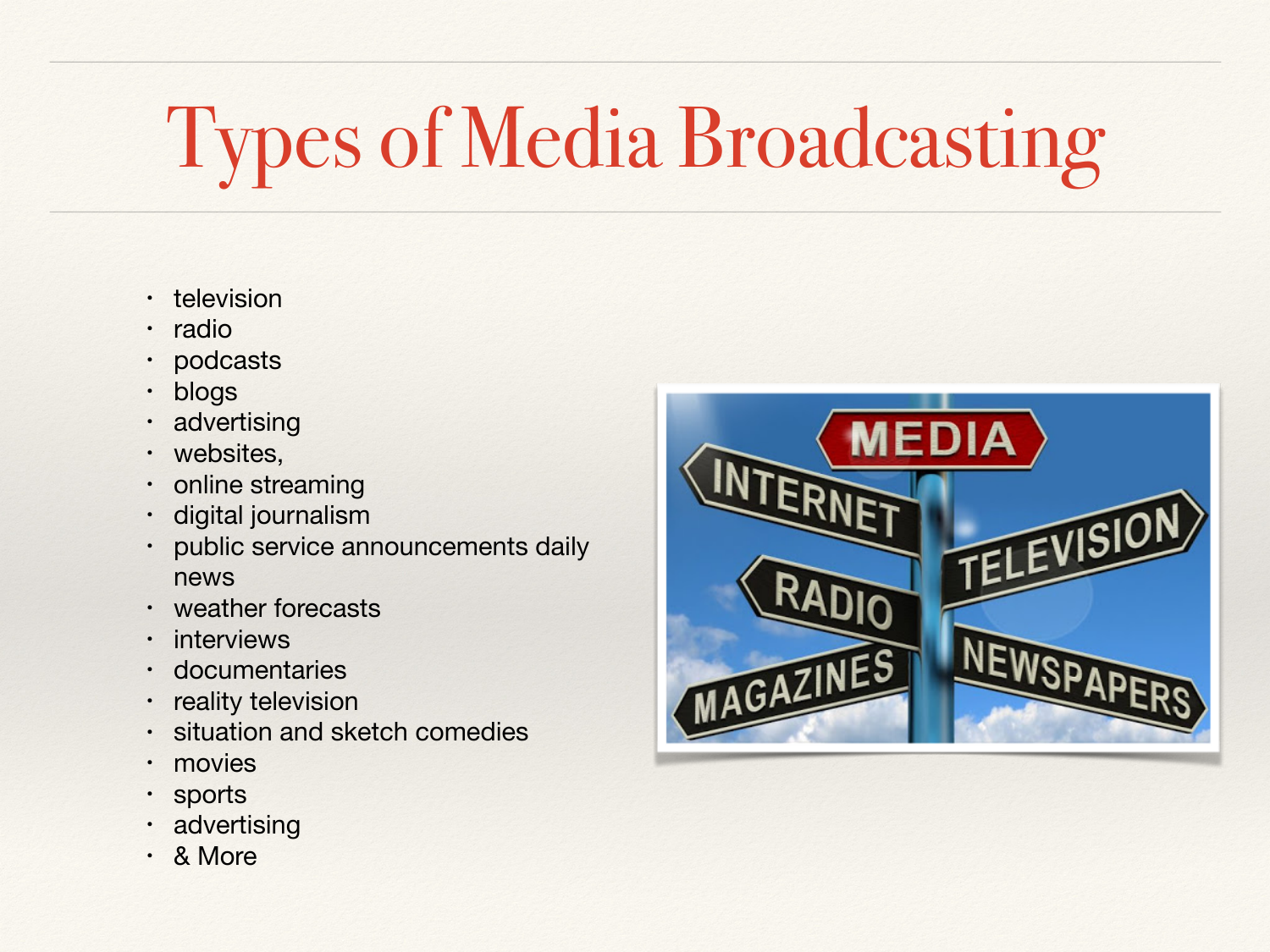# Media Beyond the Sanctuary Walls

- To broadcast a church service
- To give a bible studies
- To provide Pastoral **Counseling**
- To provide a daily devotional
- To distribute Digital Tracks & reading material
- To provide a Christian Podcasts discussing various subjects
- To provide Christian Music on various online platforms

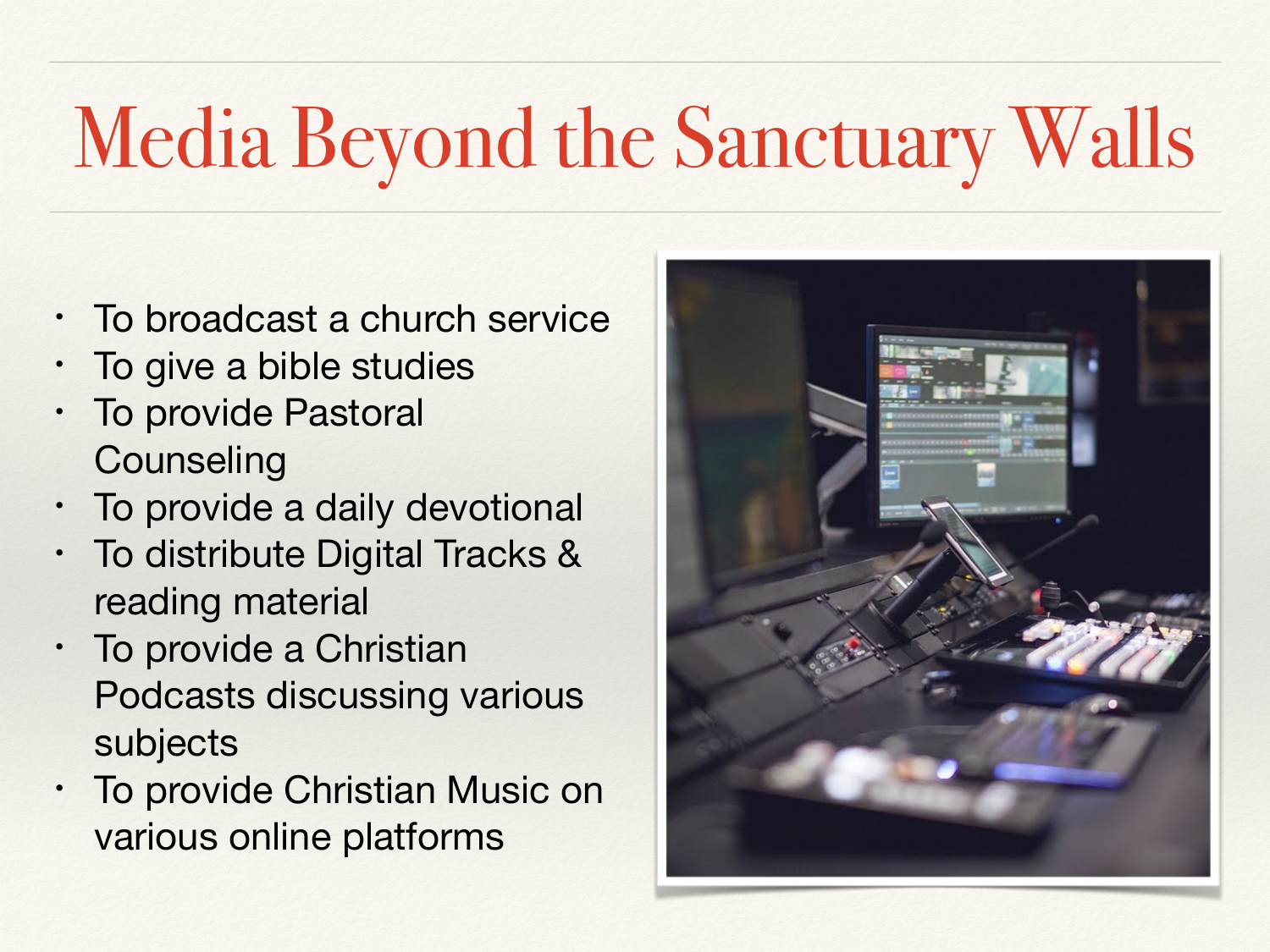## Media & Live Stream as a Crucial Role in Local Church Ministry

#### **1. It helps to share services, and sermons with**

#### **people**

- That live around the world
- That can't make it to church due to work or sickness
- That moved out of the area, or are away at schoolIt helps to share services, and sermons with people

#### **2. It allows us to digitalize our bible studies to appeal to younger generations and reach larger audiences**

#### **3. Allows me to have ministry meetings online**

- Despite busy schedules
- Regardless of location
- Cutting cost of bringing in guest from out of time

#### **4. When conducting training, & organize workshops online via Webcam**

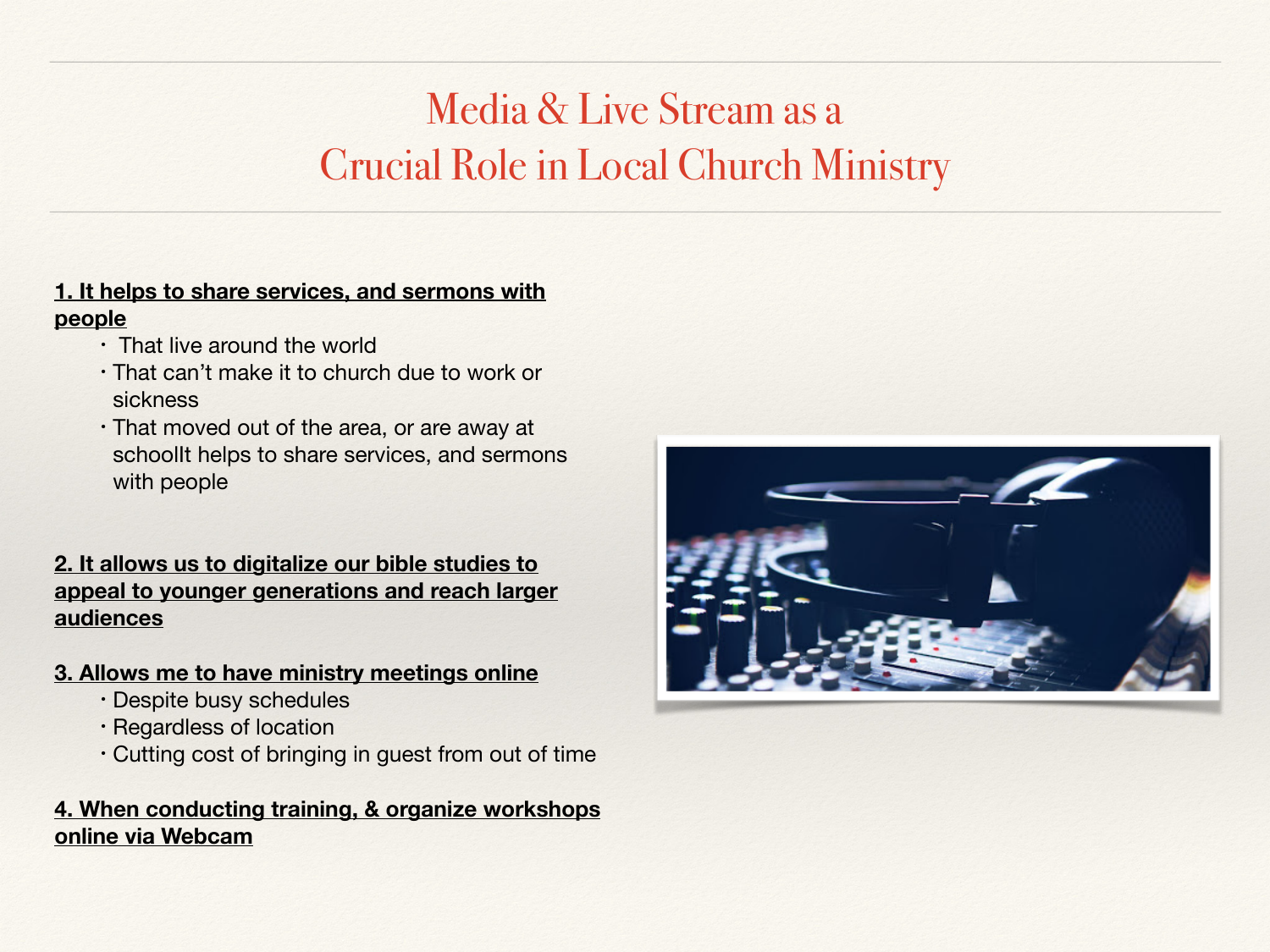## Media Broadcasting & Delivering the Gospel to the World

- ❖ There are various media broadcasting platforms that help to deliver the Gospel globally. Some of these media platforms include but are not limited to:
- 1. Television
	- 3 ABN
- 2. Radio
	- Adventist Radio
- 3. Live Streaming
	- www.PraizeVision.com

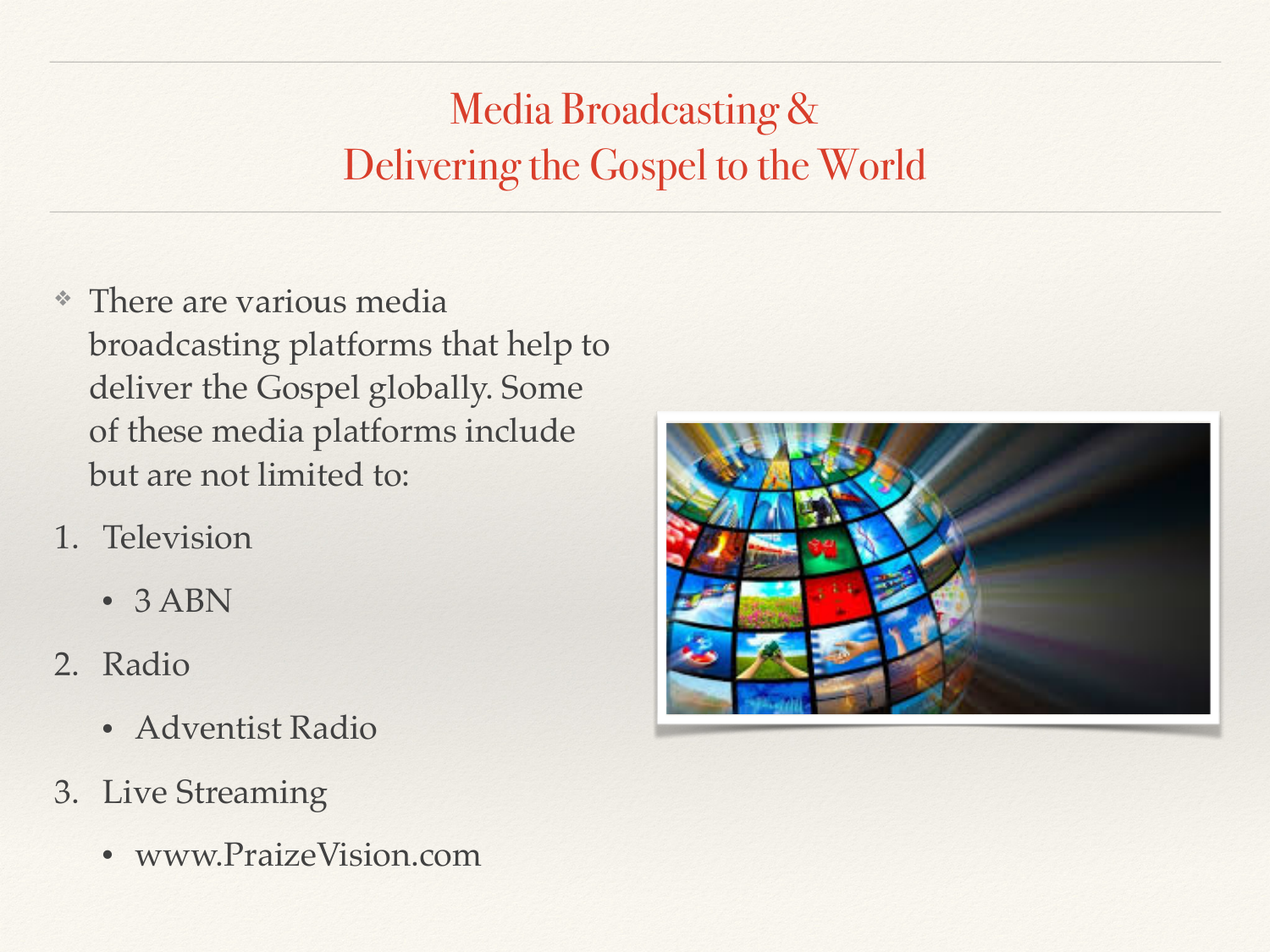# Impacts of Technology in Church

### **Positive**

- Church services are more accessible
- Small group bible studies can be completed without leaving home
- Allows individuals searching for a local church to find a service that matches their preferred worship service.

### **Negative**

- ❖ Sometimes local church services can loose their authentic sense of intimate community to focus on reaching the larger online community
- ❖ When technological features are not poorly handled they can become become a distraction instead of a blessing.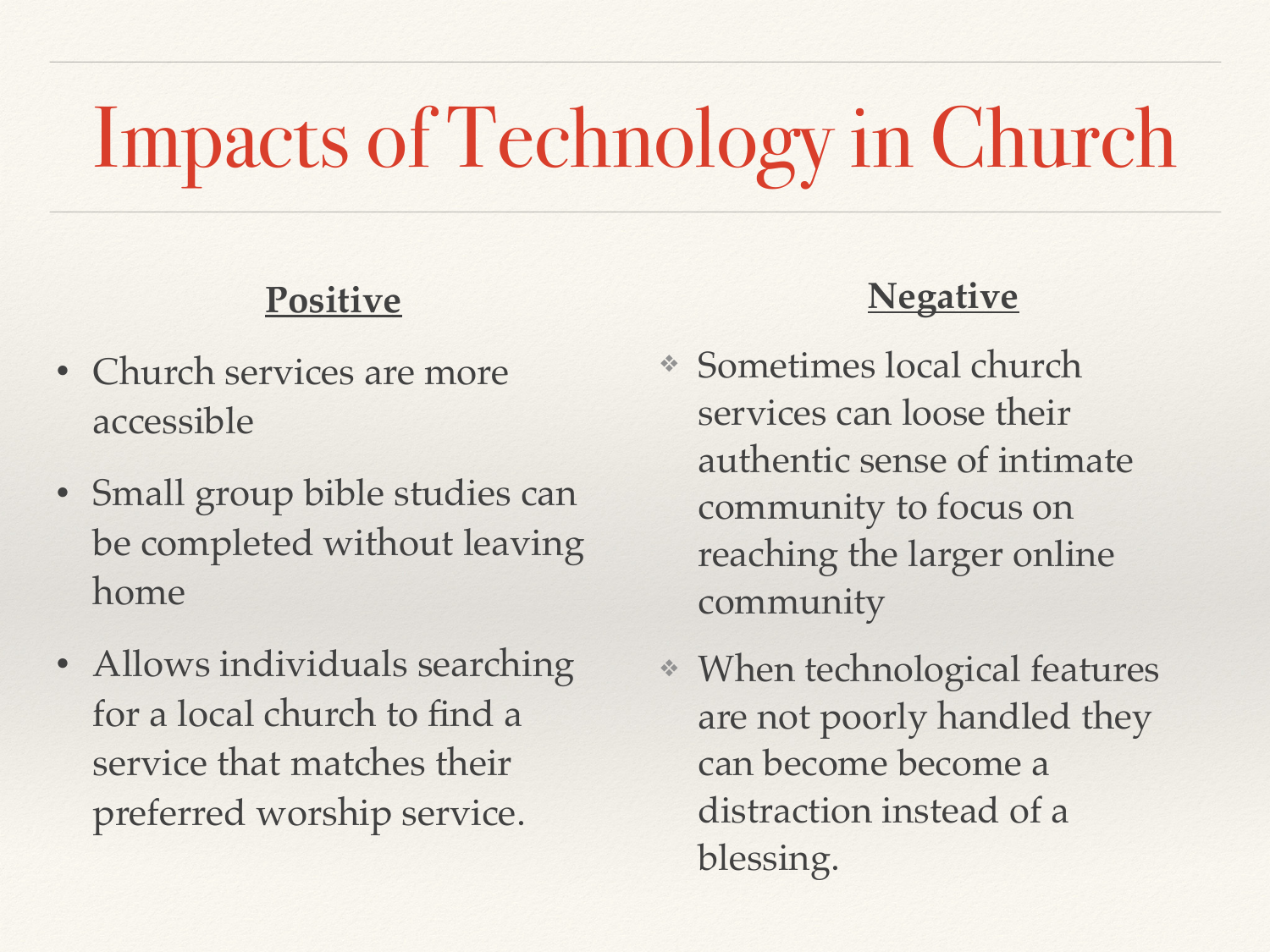## Church Supportive Media in Praise & Worship

## **Traditional Culture Worship**

- Hymnals in hand during worship, or song in bulletin
- More congregational engagement during praise & worship

### **Church Supportive Media**

- ❖ Words on the screen during worship can encourage more people to participate
- ❖ Worship team can be observed from the television screen in the sanctuary during worship. This can sometime lead to people watching in worship, instead of engaging in worship